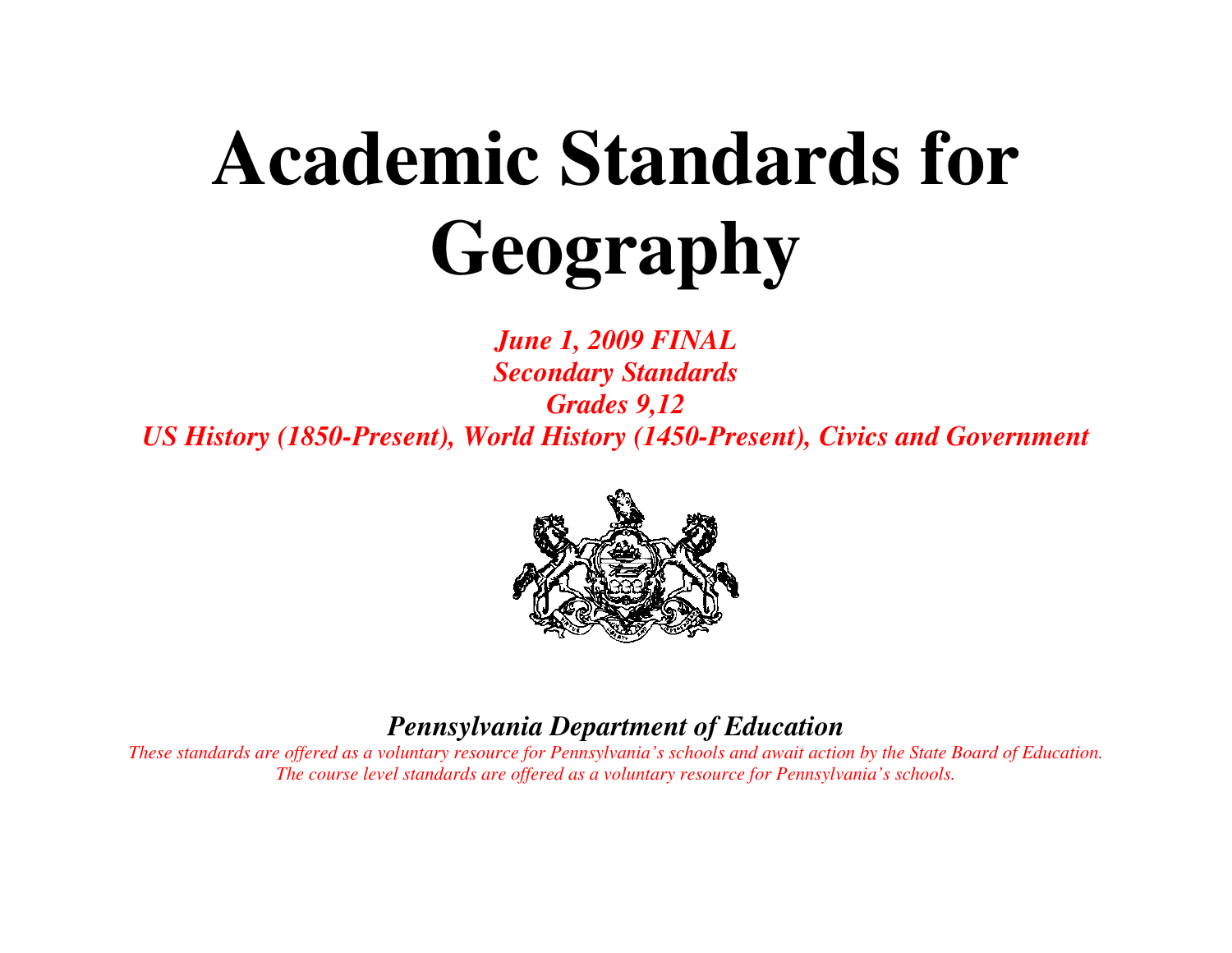#### **XIX. TABLE OF CONTENTS**

|                                                | XX.  |
|------------------------------------------------|------|
| THE ACADEMIC STANDARDS                         |      |
|                                                | 7.1. |
| A. Geographic Tools                            |      |
| <b>B.</b> Location of Places and Regions       |      |
|                                                | 7.2. |
| A. Physical Characteristics                    |      |
| <b>B.</b> Physical Processes                   |      |
|                                                | 7.3. |
| A. Human Characteristics                       |      |
|                                                | 7.4  |
| A. Impact of Physical Systems on People        |      |
| <b>B.</b> Impact of People on Physical Systems |      |
|                                                |      |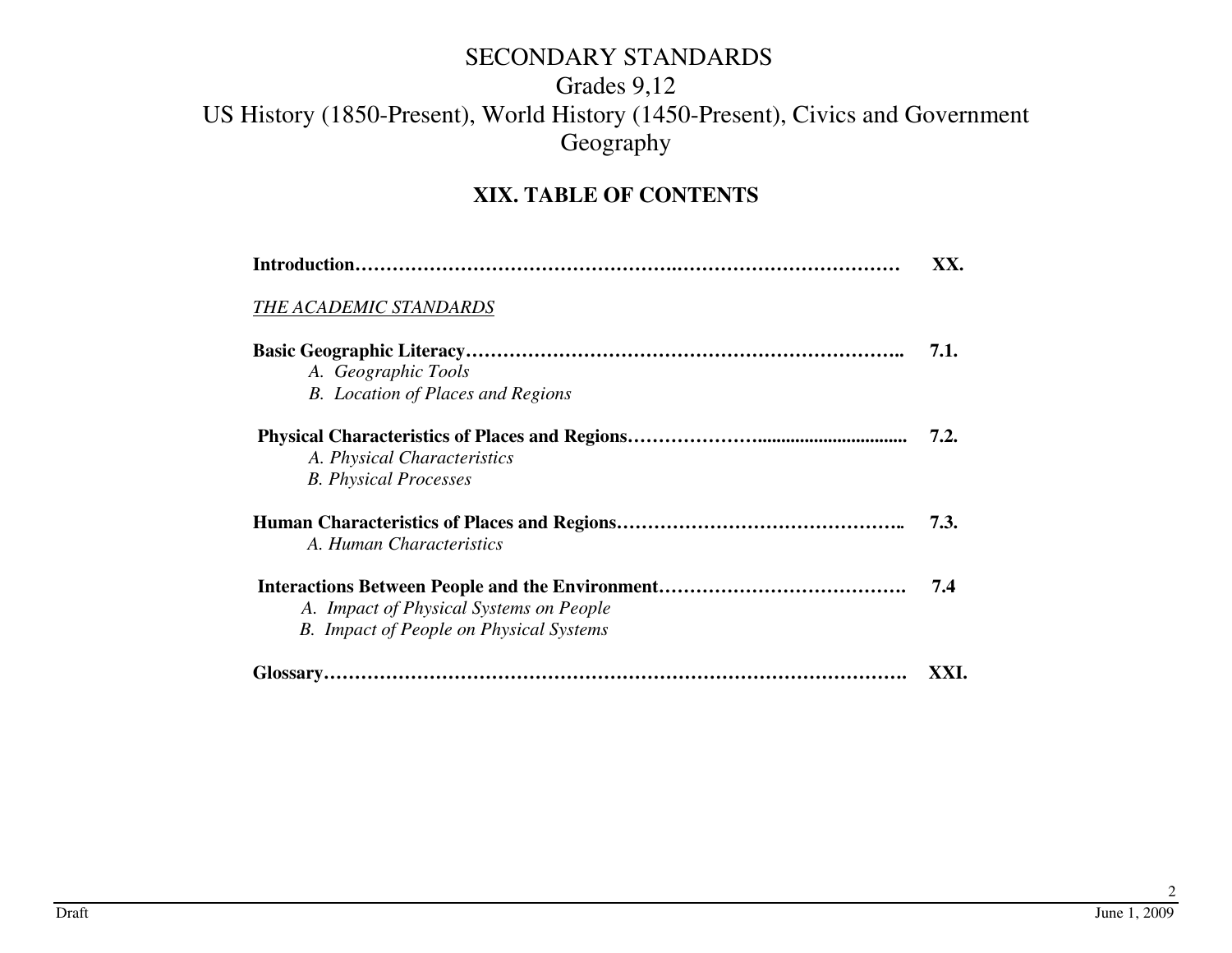This document includes Academic Standards for Geography that describes what students should know and be able to do in four areas:

- ◊ 7.1. Basic Geographic Literacy
- ◊ 7.2. Physical Characteristics of Places and Regions
- ◊ 7.3. Human Characteristics of Places and Regions
- ◊ 7.4. Interactions Between People and the Environment

The Geography Standards describe what students should know and be able to do from third through twelfth grade. They reflect the increasingly complex and sophisticated understanding of geography that students are expected to achieve as they progress through school. Throughout the standards, all grade levels must address the local-to-global progression. Basic concepts found in lower grade levels must be developed more fully at higher grade levels.

Geography is the science of space and place on Earth's surface. Its subject matter is the physical and human phenomena that make up the world's environments and places. These standards build on using geographic tools as a means for asking and answering geographic questions, setting information into a range of spatial contexts, recognizing places and regions as human concepts, understanding the physical processes that have shaped Earth's surface and the patterns resulting from those processes, identifying the relationships between people and environments, recognizing the characteristics and distribution of people and cultures on Earth's surface, focusing on the spatial patterns of settlements and their resulting political structures, and exploring the networks of economic interdependence and the importance of resources. Teachers should employ the Five Fundamental Themes of Geography while proceeding through the Academic Standards for Geography. The themes provide a clear conceptual basis for teachers and students to use in organizing their knowledge.

| <b>Five Fundamental Themes of Geography</b> |                                                                           |  |
|---------------------------------------------|---------------------------------------------------------------------------|--|
| <b>Theme</b>                                | <b>Description</b>                                                        |  |
| Location                                    | The absolute and relative position of a place on Earth's surface          |  |
| Place                                       | How physical and human characteristics define and distinguish a place     |  |
| Human-Environment Interactions              | How humans modify and adapt to natural settings                           |  |
| Movement                                    | How people, ideas and materials move between and among locations          |  |
| Regions                                     | How an area displays unity in terms of physical and human characteristics |  |

A glossary is included to assist the reader in clarifying terminology contained in the standards.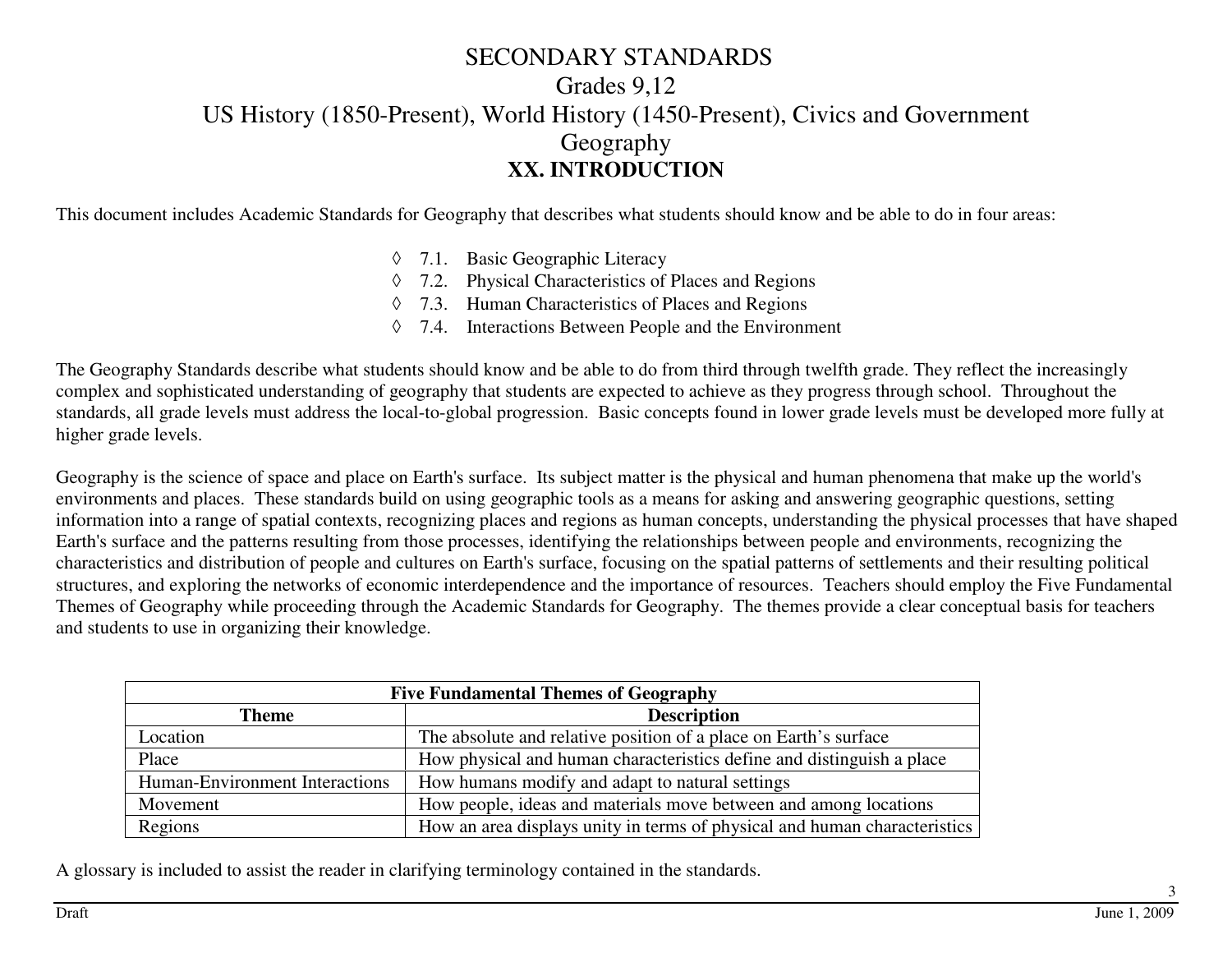| 7.1. Basic Geographic Literacy          |                                                                                                                                                                                               |                                                                                                                                           |                                                                                                                                     |                                                                                                                                     |                                                                                                                                      |
|-----------------------------------------|-----------------------------------------------------------------------------------------------------------------------------------------------------------------------------------------------|-------------------------------------------------------------------------------------------------------------------------------------------|-------------------------------------------------------------------------------------------------------------------------------------|-------------------------------------------------------------------------------------------------------------------------------------|--------------------------------------------------------------------------------------------------------------------------------------|
|                                         | 7.1.9. GRADE 9                                                                                                                                                                                | 7.1.U.<br><b>US HISTORY</b><br>1850-PRESENT                                                                                               | 7.1.W.<br><b>WORLD HISTORY</b><br>1450-PRESENT                                                                                      | 7.1.C.<br><b>CIVICS &amp;</b><br><b>GOVERNMENT</b>                                                                                  | 7.1.12. GRADE 12                                                                                                                     |
|                                         |                                                                                                                                                                                               | Pennsylvania's public schools shall teach, challenge and support every student to realize his or her maximum potential and to acquire the |                                                                                                                                     |                                                                                                                                     |                                                                                                                                      |
| Tools<br>Geographic                     | knowledge and skills needed to:<br>7.1.9.A.<br>Explain and illustrate how<br>geographic tools are used<br>to organize and interpret<br>information about people,<br>places, and environments. | 7.1.U.A.<br>Use geographic tools to<br>analyze information about the<br>interaction between people,<br>places, and the environment.       | 7.1.W.A.<br>Use geographic tools to<br>analyze information about the<br>interaction between people,<br>places, and the environment. | 7.1.C.A.<br>Use geographic tools to<br>analyze information about the<br>interaction between people,<br>places, and the environment. | 7.1.12.A.<br>Use geographic tools to<br>analyze information about the<br>interaction between people,<br>places, and the environment. |
| Regions<br>and<br>of Places<br>Location | 7.1.9.B.<br>Explain and locate regions<br>and their shared<br>connections as defined by<br>physical and human<br>features.                                                                    | 7.1.U.B.<br><b>Intentionally Blank</b>                                                                                                    | 7.1.W.B.<br><b>Intentionally Blank</b>                                                                                              | 7.1.C.B.<br><b>Intentionally Blank</b>                                                                                              | 7.1.12.B<br>Assess how physical changes<br>to a <b>region</b> may have global<br>impact.                                             |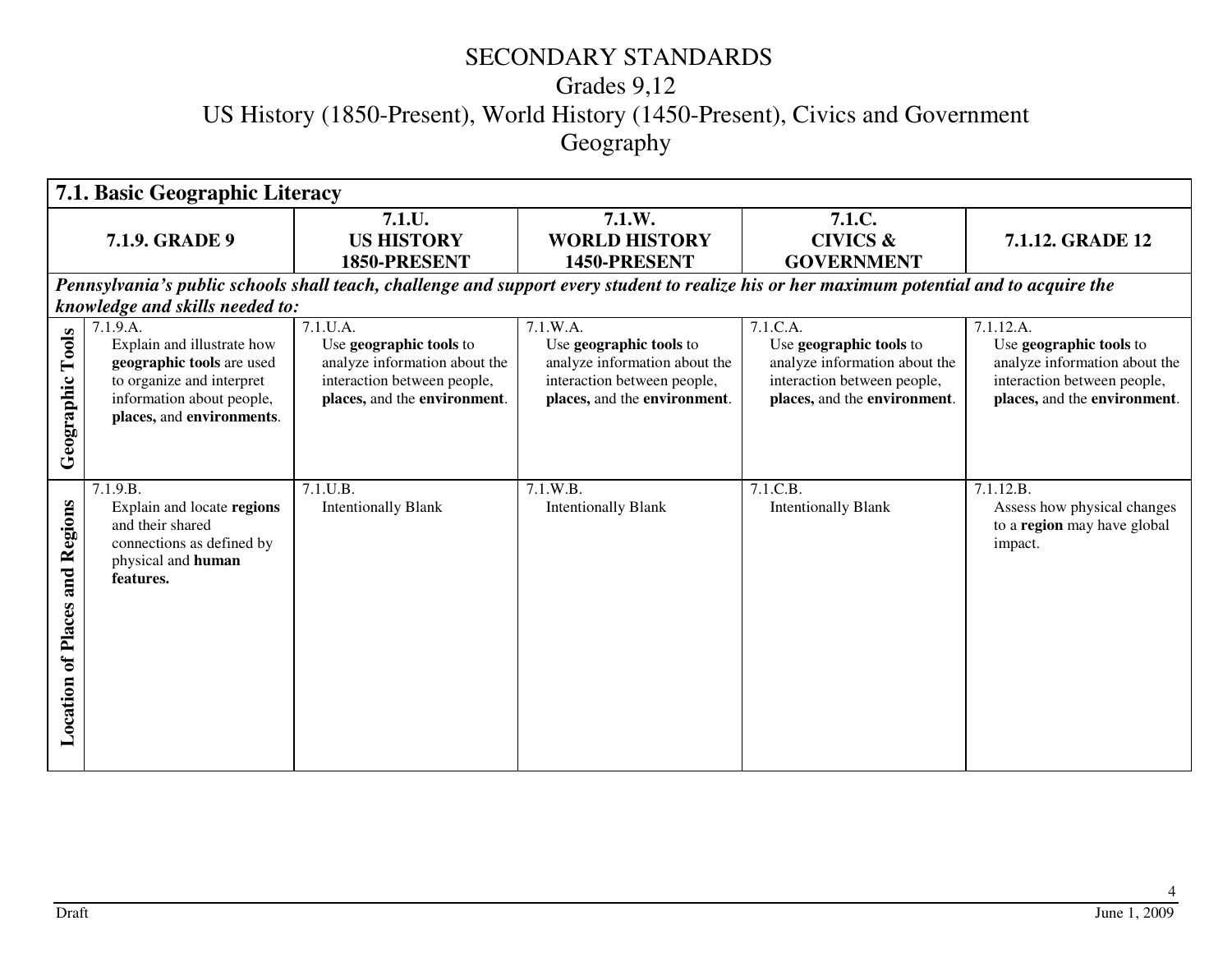| 7.2. Physical Characteristics of Places and Regions |                                                                                                                                 |                                                                                                                                                               |                                                                                                                                                               |                                                    |                                                                                                                                                               |
|-----------------------------------------------------|---------------------------------------------------------------------------------------------------------------------------------|---------------------------------------------------------------------------------------------------------------------------------------------------------------|---------------------------------------------------------------------------------------------------------------------------------------------------------------|----------------------------------------------------|---------------------------------------------------------------------------------------------------------------------------------------------------------------|
|                                                     | <b>7.2.9. GRADE 9</b>                                                                                                           | 7.2.L.<br><b>US HISTORY</b><br>1850-PRESENT                                                                                                                   | 7.2.W.<br><b>WORLD HISTORY</b><br>1450-PRESENT                                                                                                                | 7.2.C.<br><b>CIVICS &amp;</b><br><b>GOVERNMENT</b> | <b>7.2.12. GRADE 12</b>                                                                                                                                       |
|                                                     |                                                                                                                                 |                                                                                                                                                               | Pennsylvania's public schools shall teach, challenge and support every student to realize his or her maximum potential and to acquire the                     |                                                    |                                                                                                                                                               |
|                                                     | knowledge and skills needed to:<br>7.2.9.A.                                                                                     | 7.2.U.A.                                                                                                                                                      | 7.2.W.A.                                                                                                                                                      | 7.2.C.A.                                           | 7.2.12.A.                                                                                                                                                     |
| Characteristics<br>Physical                         | Explain the physical<br>characteristics of places and<br>regions, including spatial<br>patterns of Earth's physical<br>systems. | Analyze the physical<br>characteristics of places and<br>regions, including the<br>interrelationships among the<br>components of Earth's<br>physical systems. | Analyze the physical<br>characteristics of places and<br>regions, including the<br>interrelationships among the<br>components of Earth's<br>physical systems. | <b>Intentionally Blank</b>                         | Analyze the physical<br>characteristics of places and<br>regions, including the<br>interrelationships among the<br>components of Earth's physical<br>systems. |
| Processes<br>Physical                               | 7.2.9.B.<br>Explain the dynamics of the<br>fundamental processes that<br>underlie the operation of<br>Earth's physical systems. | 7.2.U.B.<br>Analyze the significance of<br>physical processes in shaping<br>the character of places and<br>regions.                                           | 7.2.W.B.<br>Analyze the significance of<br>physical processes in shaping<br>the character of places and<br>regions.                                           | 7.2.C.B.<br><b>Intentionally Blank</b>             | 7.2.12.B.<br>Analyze the significance of<br>physical processes in shaping<br>the character of places and<br>regions.                                          |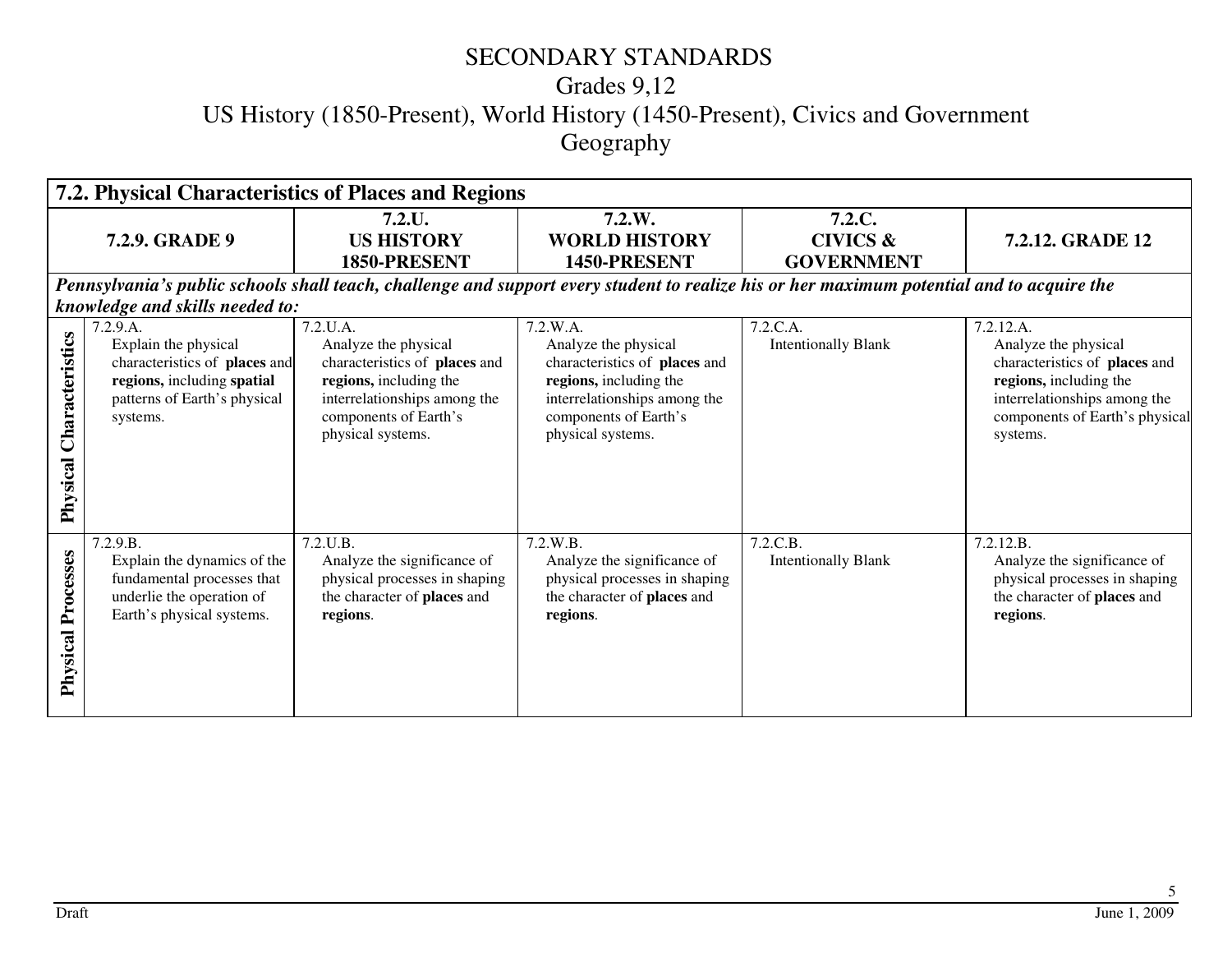### SECONDARY STANDARDS

# Grades 9,12

US History (1850-Present), World History (1450-Present), Civics and Government

Geography

|                          | 7.3. Human Characteristics of Places and Regions                                                                                                                                                                   |                                                                                                                                                                                                                    |                                                                                                                                                                                                                    |                                                                                                                                                                                                                    |                                                                                                                                                                                                                     |
|--------------------------|--------------------------------------------------------------------------------------------------------------------------------------------------------------------------------------------------------------------|--------------------------------------------------------------------------------------------------------------------------------------------------------------------------------------------------------------------|--------------------------------------------------------------------------------------------------------------------------------------------------------------------------------------------------------------------|--------------------------------------------------------------------------------------------------------------------------------------------------------------------------------------------------------------------|---------------------------------------------------------------------------------------------------------------------------------------------------------------------------------------------------------------------|
|                          | <b>7.3.9. GRADE 9</b>                                                                                                                                                                                              | $7.3 \text{U}$ .<br><b>US HISTORY</b><br>1850-PRESENT                                                                                                                                                              | 7.3.W.<br><b>WORLD HISTORY</b><br>1450-PRESENT                                                                                                                                                                     | 7.3.C.<br><b>CIVICS &amp;</b><br><b>GOVERNMENT</b>                                                                                                                                                                 | <b>7.3.12. GRADE 12</b>                                                                                                                                                                                             |
|                          | Pennsylvania's public schools shall teach, challenge and support every student to realize his or her maximum potential and to acquire the                                                                          |                                                                                                                                                                                                                    |                                                                                                                                                                                                                    |                                                                                                                                                                                                                    |                                                                                                                                                                                                                     |
|                          | knowledge and skills needed to:                                                                                                                                                                                    |                                                                                                                                                                                                                    |                                                                                                                                                                                                                    |                                                                                                                                                                                                                    |                                                                                                                                                                                                                     |
| Characteristics<br>Human | 7.3.9.A.<br>Explain the human<br>characteristics of places and<br>regions using the following<br>criteria:<br>• Population<br>$\bullet$ Culture<br>• Settlement<br>• Economic activities<br>• Political activities | 7.3.U.A.<br>Analyze the human<br>characteristics of places and<br>regions using the following<br>criteria:<br>• Population<br>$\bullet$ Culture<br>• Settlement<br>• Economic activities<br>• Political activities | 7.3.W.A.<br>Analyze the human<br>characteristics of places and<br>regions using the following<br>criteria:<br>• Population<br>$\bullet$ Culture<br>• Settlement<br>• Economic activities<br>• Political activities | 7.3.C.A.<br>Analyze the human<br>characteristics of places and<br>regions using the following<br>criteria:<br>• Population<br>$\bullet$ Culture<br>• Settlement<br>• Economic activities<br>• Political activities | 7.3.12.A.<br>Analyze the human<br>characteristics of places and<br>regions using the following<br>criteria:<br>• Population<br>$\bullet$ Culture<br>• Settlement<br>• Economic activities<br>• Political activities |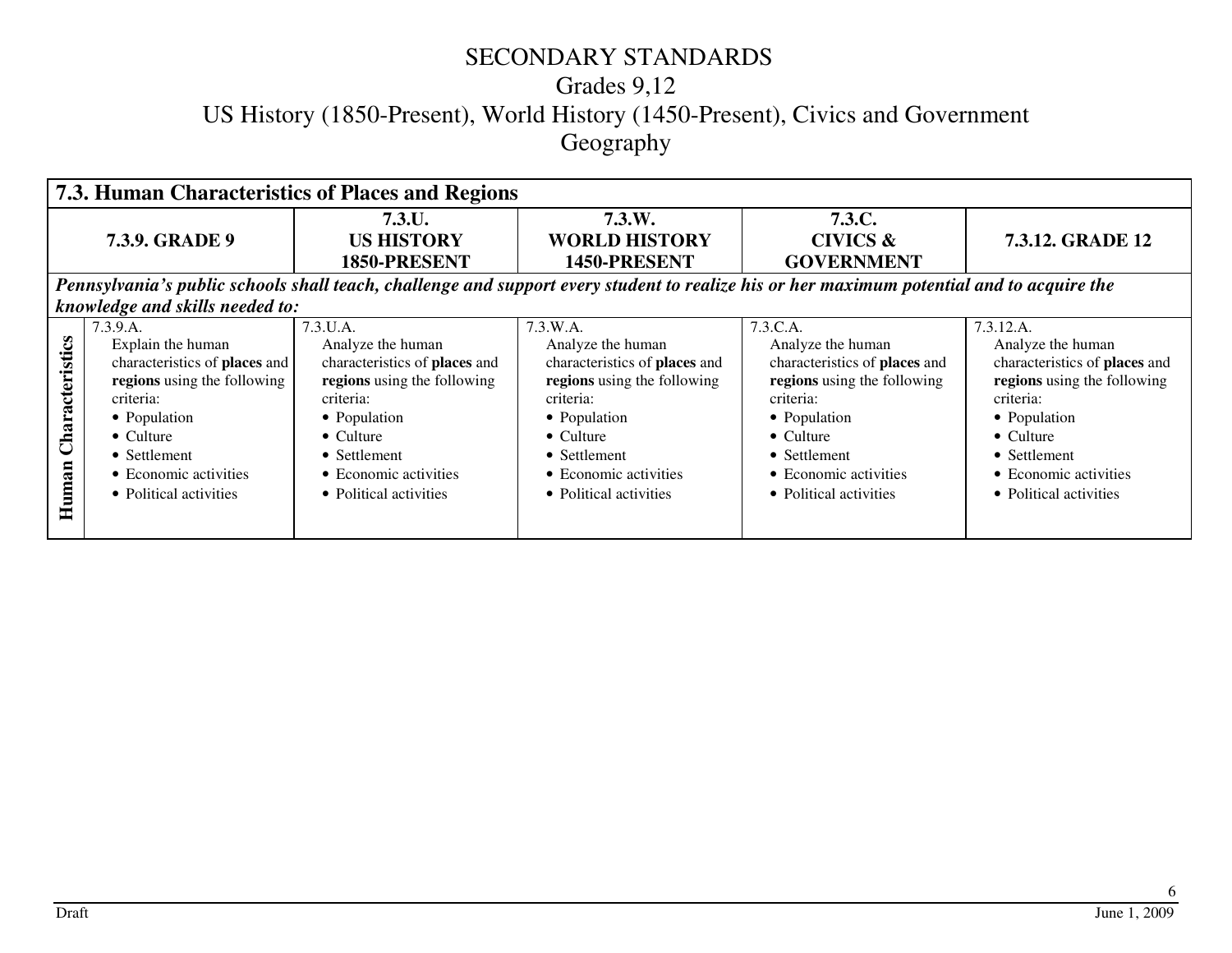| 7.4. Interactions Between People and the Environment |                                                                                                                                                                |                                                                           |                                                                           |                                                                                                                                           |                                                                                   |
|------------------------------------------------------|----------------------------------------------------------------------------------------------------------------------------------------------------------------|---------------------------------------------------------------------------|---------------------------------------------------------------------------|-------------------------------------------------------------------------------------------------------------------------------------------|-----------------------------------------------------------------------------------|
|                                                      | 7.4.9. GRADE 9                                                                                                                                                 | 7.4.U.<br><b>US HISTORY</b><br>1850-PRESENT                               | 7.4.W.<br><b>WORLD HISTORY</b><br>1450-PRESENT                            | 7.4.C.<br><b>CIVICS &amp;</b><br><b>GOVERNMENT</b>                                                                                        | 7.4.12. GRADE 12                                                                  |
|                                                      |                                                                                                                                                                |                                                                           |                                                                           | Pennsylvania's public schools shall teach, challenge and support every student to realize his or her maximum potential and to acquire the |                                                                                   |
| Impact of Physical Systems on People                 | knowledge and skills needed to:<br>7.4.9.A.<br>Compare and contrast the<br>effect of the physical<br>systems on people across<br>regions of the United States. | 7.4.U.A.<br>Analyze the effects of<br>changes in the physical<br>systems. | 7.4.W.A.<br>Analyze the effects of<br>changes in the physical<br>systems. | 7.4.C.A.<br><b>Intentionally Blank</b>                                                                                                    | 7.4.12.A.<br>Analyze the global effects of<br>changes in the physical<br>systems. |
|                                                      |                                                                                                                                                                |                                                                           |                                                                           |                                                                                                                                           | $\tau$                                                                            |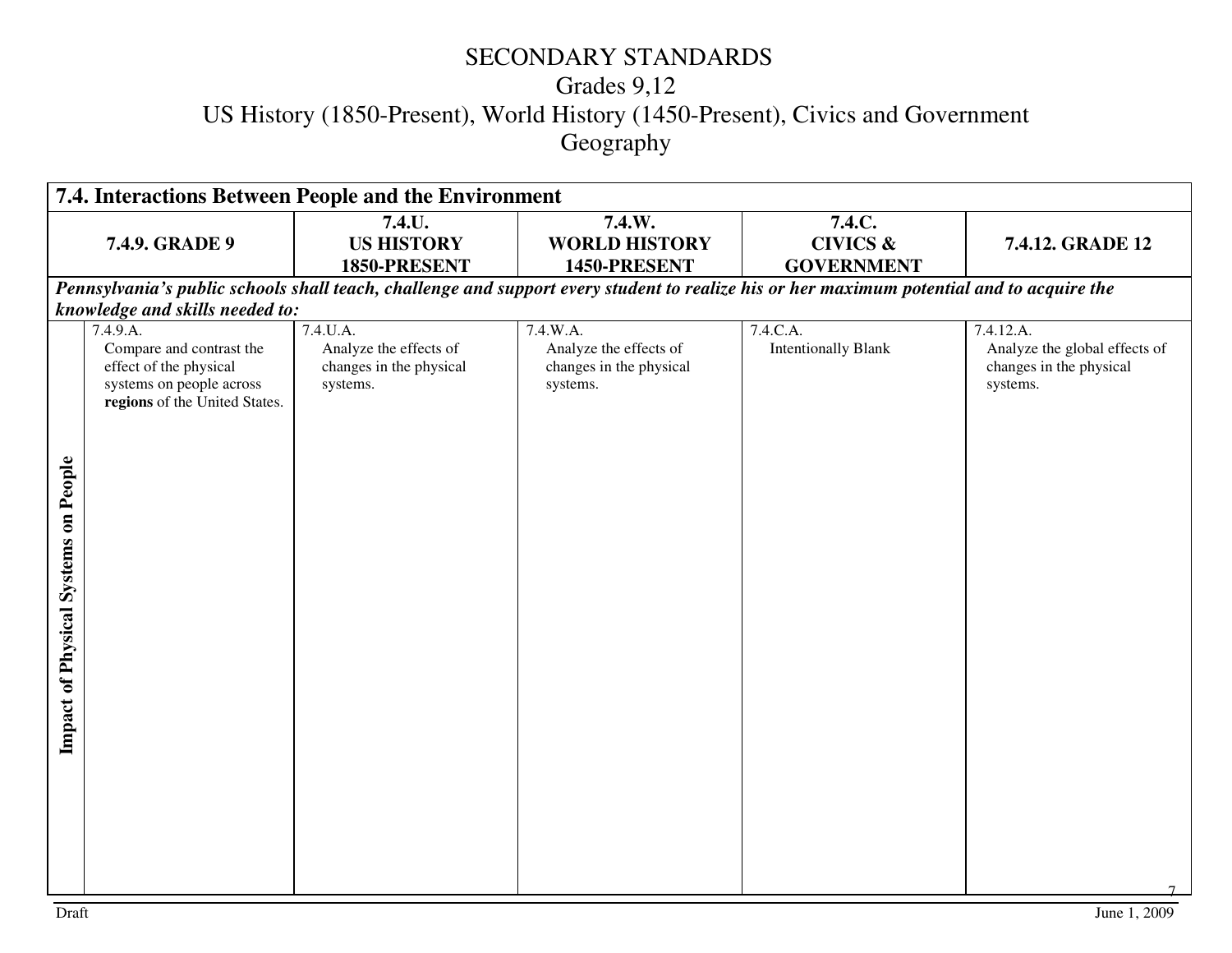#### SECONDARY STANDARDS

### Grades 9,12

US History (1850-Present), World History (1450-Present), Civics and Government

Geography

|                                                            | 7.4. Interactions Between People and the Environment                                                                       |                                                                                                                                           |                                                                                  |                                                    |                                                                                          |
|------------------------------------------------------------|----------------------------------------------------------------------------------------------------------------------------|-------------------------------------------------------------------------------------------------------------------------------------------|----------------------------------------------------------------------------------|----------------------------------------------------|------------------------------------------------------------------------------------------|
|                                                            | <b>7.4.9. GRADE 9</b>                                                                                                      | 7.4.U.<br><b>US HISTORY</b><br>1850-PRESENT                                                                                               | 7.4.W.<br><b>WORLD HISTORY</b><br>1450-PRESENT                                   | 7.4.C.<br><b>CIVICS &amp;</b><br><b>GOVERNMENT</b> | <b>7.4.12. GRADE 12</b>                                                                  |
|                                                            | knowledge and skills needed to:                                                                                            | Pennsylvania's public schools shall teach, challenge and support every student to realize his or her maximum potential and to acquire the |                                                                                  |                                                    |                                                                                          |
| Systems<br>Physical<br>$\mathbf{m}$<br>of People<br>Impact | 7.4.9.B.<br>Compare and contrast the<br>effect of people on the<br>physical region across<br>regions of the United States. | 7.4.U.B.<br>Analyze the effects of human<br>activity on the physical<br>systems.                                                          | 7.4.W.B.<br>Analyze the effects of human<br>activity on the physical<br>systems. | 7.4.C.B.<br><b>Intentionally Blank</b>             | 7.4.12.B.<br>Analyze the global effects of<br>human activity on the physical<br>systems. |